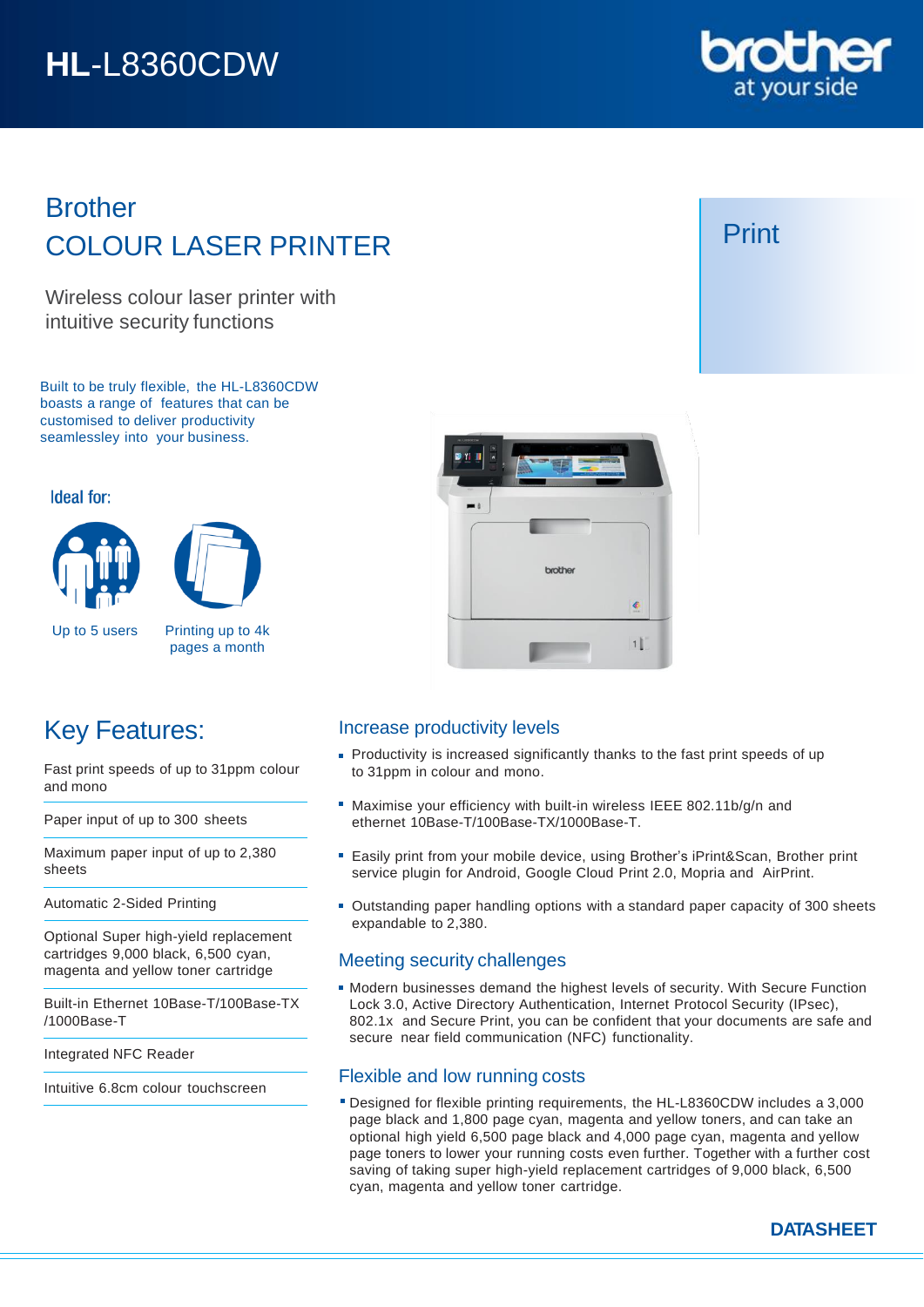#### General

| Technology                                           | Electrophotographic Laser Printer                                                                                                                                                                                                          |  |
|------------------------------------------------------|--------------------------------------------------------------------------------------------------------------------------------------------------------------------------------------------------------------------------------------------|--|
| <b>Laser Classification</b>                          | Class 1 Laser Product (IEC60825-1:2007)                                                                                                                                                                                                    |  |
| Processor                                            | 800MHz - Sub:133MHz                                                                                                                                                                                                                        |  |
| <b>Print Speed Standard (A4)</b>                     | Up to 31ppm (pages per minute) colour &<br>mono                                                                                                                                                                                            |  |
| Print Speed 2-Sided (A4)                             | Up to 14 sides per minute (7 sheets per<br>minute) colour & mono                                                                                                                                                                           |  |
| <b>Resolution</b>                                    | 2,400dpi (2,400 x 600dpi), 600 x 600dpi                                                                                                                                                                                                    |  |
| Quiet Mode                                           | A mode to reduce the printing noise by<br>reducing the print speed to 15ppm                                                                                                                                                                |  |
| Memory                                               | 512MB                                                                                                                                                                                                                                      |  |
| <b>Local Interface</b>                               | Hi-Speed USB 2.0 & USB Host                                                                                                                                                                                                                |  |
| <b>Wired Network Interface</b>                       | Ethernet 10Base-T/100Base-TX/1000Base-T                                                                                                                                                                                                    |  |
| <b>Wireless Network Interface</b>                    | IEEE 802.11b/g/n                                                                                                                                                                                                                           |  |
| <b>Display</b>                                       | 6.8cm Colour Touchscreen                                                                                                                                                                                                                   |  |
| <b>FPOT (First Print Out Time)</b>                   | Less than 15 seconds colour & mono from<br>ready mode                                                                                                                                                                                      |  |
| <b>Warm-Up Time</b>                                  | Less than 29 seconds from sleep mode                                                                                                                                                                                                       |  |
| <b>Print Languages</b>                               | PCL6, BR-Script3 (PostScript <sup>®</sup> 3™ Language<br>Emulation), PDF 1.7, XPS 1.0                                                                                                                                                      |  |
| <b>Embedded Fonts (PCL)</b>                          | 66 scalable fonts, 12 bitmap fonts, 16<br>barcodes                                                                                                                                                                                         |  |
| <b>Embedded Fonts (Postscript)</b>                   | 66 scalable fonts                                                                                                                                                                                                                          |  |
| <b>Embedded Barcodes (PCL)</b>                       | Code39, Interleaved 2 of 5, FIM (US-PostNet),<br>Post Net (US-PostNet), EAN-8, EAN-13,<br>UPC-A, UPC-E, Codabar, ISBN (EAN),<br>ISBN (UPC-E), Code128 (set A, set B, set<br>C), EAN128 (set A, set B, set C), Code93,<br>GS1Databar, MSI   |  |
| <b>Printer Driver</b>                                |                                                                                                                                                                                                                                            |  |
| <b>Windows</b> <sup>®</sup>                          | Windows $10^{\circ}$ (32 & 64 bit editions)<br>Windows $8^{\circ}$ (32 & 64 bit editions)<br>Windows 7 <sup>®</sup> (32 & 64 bit editions)<br>Windows® Server 2016, 2012, 2012R2<br>&2008R2<br>Windows® Server 2008 (32 & 64 bit editions) |  |
| Macintosh <sup>5</sup>                               | Mac OS 10.10.5, 10.11.x, 10.12.x                                                                                                                                                                                                           |  |
| Linux <sup>5</sup>                                   | CUPS, LPD/LPRng (x86/x64 environment)                                                                                                                                                                                                      |  |
| <b>PostScript Universal</b><br><b>Printer Driver</b> | Driver for Windows® that enables you to print<br>to any network or locally connected Brother<br>laser printer that supports PostScript                                                                                                     |  |
| <b>PCL Driver</b>                                    | Generic PCL XL driver                                                                                                                                                                                                                      |  |
| <b>USB Host</b>                                      |                                                                                                                                                                                                                                            |  |
| <b>Direct Print</b>                                  | Print directly from a USB flash memory drive.<br>The supported file formats include: PDF ver-<br>sion1.7, JPEG, Exif+JPEG, PRN (created by<br>own printer driver), TIFF (scanned by Brother<br>model), XPS version 1.0                     |  |
| <b>NFC Reader</b>                                    |                                                                                                                                                                                                                                            |  |
| <b>Integrated NFC Reader</b>                         | Supports NFC cards for secure<br>authentication and NFC supported mobile<br>devices for direct printing                                                                                                                                    |  |
| <b>External NFC Card Reader</b><br><b>Support</b>    | Support for external NFC readers via the front<br><b>USB</b> port                                                                                                                                                                          |  |
| <b>Standard Paper Handling</b>                       |                                                                                                                                                                                                                                            |  |
| Paper Input <sup>2</sup>                             | Lower Tray - 250 sheets<br>Multi Purpose Tray - 50 sheets                                                                                                                                                                                  |  |
| Paper Output <sup>2</sup>                            | Face Down - 150 sheets<br>Face Up (Straight Paper Path) - 1 sheet                                                                                                                                                                          |  |
| <b>Fleet Management Tools</b>                        |                                                                                                                                                                                                                                            |  |
| Unattended Installer <sup>4</sup>                    | Ability to centrally deploy and customise our<br>drivers and software                                                                                                                                                                      |  |
| <b>MSIInstaller<sup>4</sup></b>                      | Modular installers that can be distributed<br>through Active Directory®                                                                                                                                                                    |  |
| <b>Embedded Web Server</b>                           | Web based print management software<br>embedded onto the device                                                                                                                                                                            |  |
| <b>BRAdmin Professional3485</b>                      | LAN/WAN management software                                                                                                                                                                                                                |  |
| Driver Deployment Wizard <sup>4</sup>                | Easily create print drivers for hassle free                                                                                                                                                                                                |  |

deployment over your network

#### Printer Functions **N-up Printing<sup>3</sup>** Reduce up to 2, 4, 9, 16 or 25 A4 pages into just one A4page (Mac, up to 2, 4, 6, 9, or 16) **Poster Printing<sup>4</sup>** Enlarge 1 A4 page into a poster using 4, 9, 16 or 25 A4pages **Watermark Printing<sup>4</sup>** Watermark your documents with predefined text or with your own user-defined messages **ID Printing<sup>4</sup>** Add identification to your printed documents (date & time, short custom message or PCusername) **Manual 2-SidedPrint<sup>4</sup>** Manual 2-sided printing (recommended for media not supported by automatic 2-sided print) **Automatic 2-Sided Print** Print on both sides of the paper automatically **Booklet Printing<sup>4</sup>** Print documents in A5 booklet format using automatic or manual 2-sided print **Print Profiles<sup>3</sup>** Store your favourite driver settings as profiles to easily recall them Optional Paper Handling **Paper Input<sup>2</sup>** 250 Sheets (LT-330CL) 500 Sheets (LT-340CL) Maximum of 3 optional trays (LT-330CL) or maximum of 2 optional trays (LT-340CL and/or LT-330CL) 4 x 520 sheet tower tray (TT-4000 & TC-4000) MediaSpecification **Media Types & Weights Standard Tray** – plain, recycled, coloured and letterhead (between 60 - 105g/m<sup>2</sup> ) **Multi Purpose Tray** - plain, recycled, bond, coloured, letterhead and glossy<sup>8</sup> paper (between 60-163g/m<sup>2</sup> ) **2-sided Print** - plain, recycled, coloured, letterhead and glossy<sup>8</sup>paper (between 60 - 105g/m<sup>2</sup> ) **Envelope & Label Printing** Yes, from the Multi Purpose Tray: support for 10 envelopes up to 10mm total thickness **MediaSizes Standard Tray** - A4, Letter, A5, A5(Long Edge), A6, Executive, Legal, Folio, Mexico Legal **Manual Feed Slot** - Width: 76.2mm to 215.9mm x Length: 127mm to 355.6mm 2-sided Print -A4 Paper Sensors **Input Input C** Onscreen & optional email alerts notifying you when any of the paper input trays are nearly empty or empty Mobile / Web Based Printing **iPrint&Scan (Android)** Print directly from a smart phone or tablet running the Android Operating System **iPrint&Scan (iPad / iPhone)** Print directly from an iPad / iPhone **iPrint&Scan (Windows® Phone)** Print directly from a smart phone running the Windows<sup>®</sup> Phone Operating System **Print&Scan (Windows® 8, 10 & RT)** Print directly from a Windows® 8, 10 or Windows RT Tablet **Google Cloud Print 2.0** Print most common file types from any Google Cloud Print enabledapplication **Apple AirPrint** Print most common file types from any Apple AirPrint enabled application **Mopria** Print most common file types from Mopria supported Android devices **Android Print Service Plugin** Print from Android devices without a dedicatedApp **Box <sup>6</sup>** Print from Box without using a PC **Dropbox <sup>6</sup>** Print from Dropbox without using a PC **Google Drive<sup>6</sup>** Print from Google Drive without using a PC **OneDrive**<sup>6</sup> Print from Microsoft OneDrive without using a PC

<sup>1</sup> Approx declared yield value in accordance with ISO/IEC 19798

<sup>2</sup>Calculated with 80g/m²paper <sup>3</sup>Windows® & Mac only

<sup>4</sup>Windows® only <sup>5</sup>Optional download

<sup>6</sup> Must be web connected

<sup>7</sup>Maximum number of printed pages per month can be used to compare designed durability between like Brother products. For maximum printer life, it is best to choose a printer with a duty cycle that far exceeds your print requirements <sup>8</sup>Only a single sheet supported in the Multi Purpose Tray